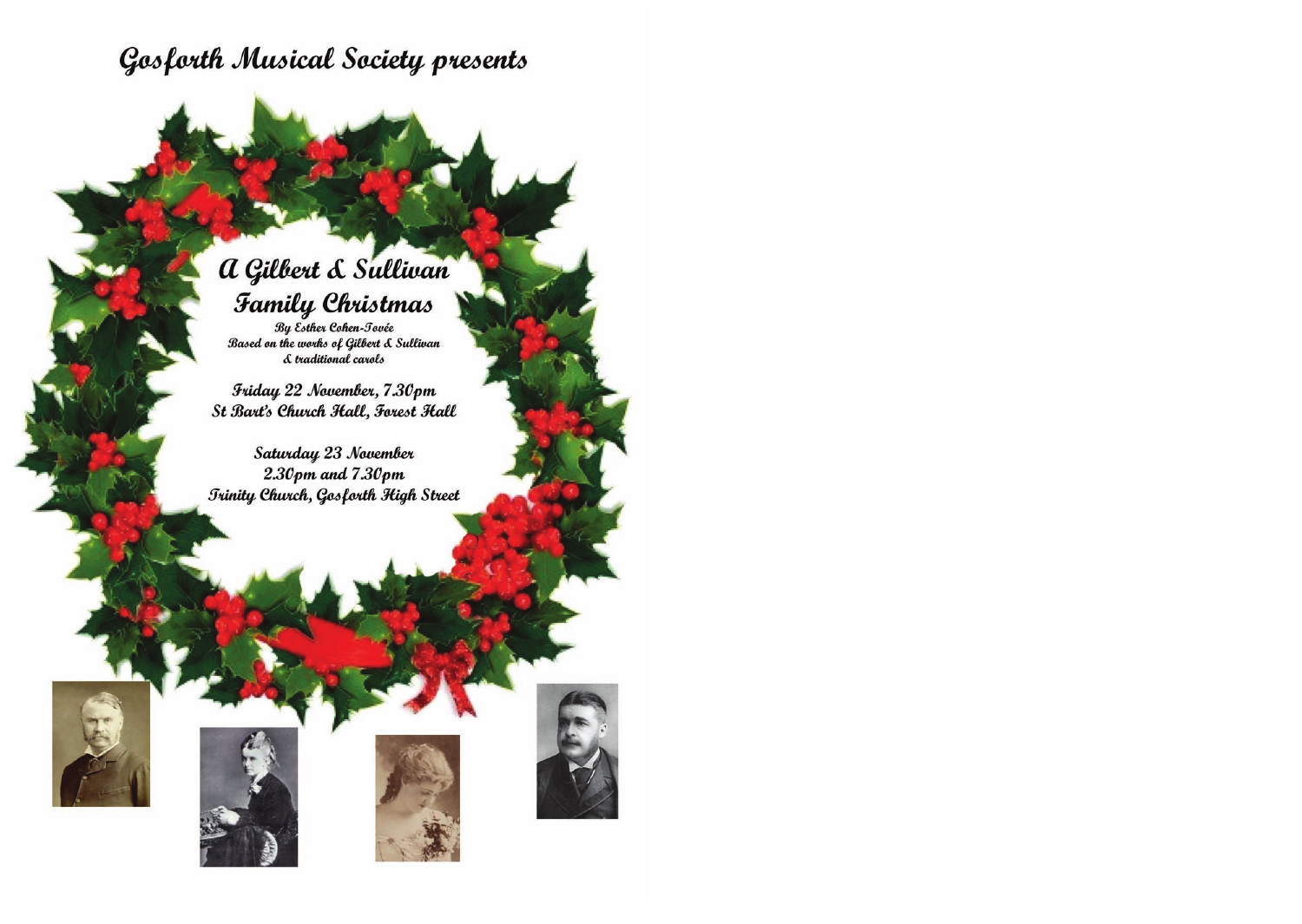# **A Gilbert & Sullivan Family Christmas**

Written & directed by Esther Cohen-Tovée, based on the works of Gilbert & Sullivan & traditional carols

Musical Director ................ Laurence Scott Accompanist ................ Julian Dawson Scores & front of house ................ Monica Goldsmith

Publicity & Set ................ Zoe Hull & Mark Buckley & Rosemary Menzies Poster & Programme ................ Esther Cohen-Tovée

Lighting ................ NEATT

## **CAST**

WS Gilbert ("Willie") ................. Paul Murphy Mrs Lucy Gilbert ................. Emma-Jane Phillips Major General ................. Philip Hall Jack Point ................. Andrew Watson Norah (a maidservant) ................. Elizabeth Hamer John Wellington Wells ................. Sebastion Davidson Lady Blanche ................. Brenda Wallace Duchess of Plaza Toro & Ruth ................. Sylvia Blackman

Katisha ................. Glynda Blackburn Fairy Queen ................. Esther Cohen-Tovée & Lois Lovely Ralph Rackstraw ................. Bartholomew Dobson

Miss Nancy McIntosh ................. Rachel Alpin Sir Arthur Sullivan ................. Steven Aitchison

Yum Yum ................. Catt Symonds-Thompson

### **CHORUS**

Julie Beat, Mark Buckley, Roger Crowther, Jenny Gallagher, Dave Hagan, David Hall, Loraine Hill, Paul Leach, Briana Madden, Rosemary Menzies, Vivien Scott, Jonathan Wood, Ken Young

**SYNOPSIS**

It's December 1889, and Mrs Lucy Gilbert is trying to make plans for Christmas dinner with her husband. Unfortunately he is not keen on her ideas for a gathering of both families, so who better to invite than Gilbert & Sullivan's most memorable characters? But what will be the consequences of letting them loose to disrupt not just the plans for Christmas but the integrity of Gilbert's writing and his marriage to the long-suffering Lucy? If quiet calm deliberation cannot solve the problems, perhaps the answer lies with the ingenuity of the chorus to deliver a traditional happy ending.

### **ACT ONE**

### **SONG:** *If you give me your attention (Princess Ida) –* **Gilbert**

**SONG:** *I am the very model of a modern major general (Pirates) –*

| <b>CAROL:</b>  | <b>Oh come, oh come Emmanuel</b>                                                           |
|----------------|--------------------------------------------------------------------------------------------|
| <b>SONG:</b>   | If you give me your attention (Princess Ida) - Gilbert                                     |
| <b>SONG:</b>   | I am the very model of a modern major general (Pirate<br><b>Major General &amp; chorus</b> |
| <b>SONG:</b>   | Mrs Gilbert there's a party at the door (Grand Duke) –<br><b>Norah &amp; chorus</b>        |
| <b>SONG:</b>   | My name is John Wellington Wells (Sorcerer) –<br>John Wellington Wells                     |
| <b>SONG:</b>   | Were I thy bride (Yeomen) – Norah                                                          |
| <b>CAROL:</b>  | Deck the Hall with boughs of holly                                                         |
| <b>SONG:</b>   | Silvered is the raven hair (Patience) - Mrs Gilbert                                        |
| <b>DUET:</b>   | When the night wind howls (Ruddigore) –<br><b>Fairy Queen, Gilbert &amp; chorus</b>        |
| <b>FINALE:</b> | Go away Madam (Iolanthe) –<br>Gilbert, Fairy Queen, Lady Blanche & chorus                  |
|                | <b>INTERVAL - 20 minutes</b>                                                               |

**ACT TWO**

**CAROL:** *In the bleak midwinter* **DUET:** *Prithee pretty maiden (Patience)* **– Ralph & Nancy CHORUS:** *Hail poetry (Pirates)* **DUET:** *Ah leave me not to pine (Pirates)* **– Nancy & Ralph SONG:** *The sun whose rays (Mikado)* **– Yum Yum DUET:** *There is beauty in the bellow of the blast (Mikado)* **– Mrs Gilbert & Gilbert QUARTET:** *In a contemplative fashion (Gondoliers)* **– Gilbert, Mrs Gilbert, Nancy & Sullivan CHORUS:** *Dance a cachucha (Gondoliers)* **FINALE:** *Now to the banquet we press (Sorcerer)* **CAROL:** *Hark the herald angels sing*